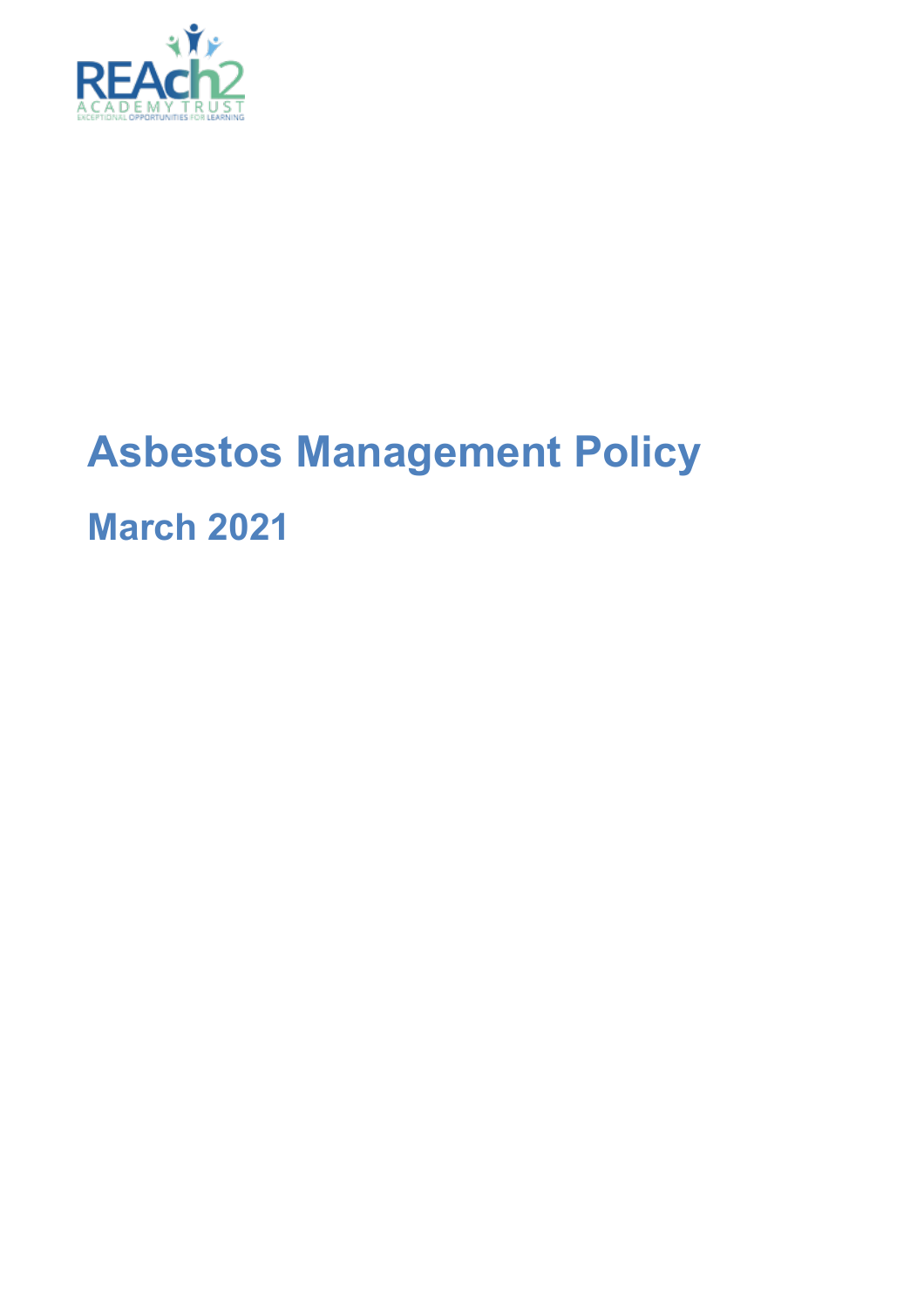# Contents

| The Reporting of Injuries, Diseases and Dangerous Occurrences Regulations 2013 |  |
|--------------------------------------------------------------------------------|--|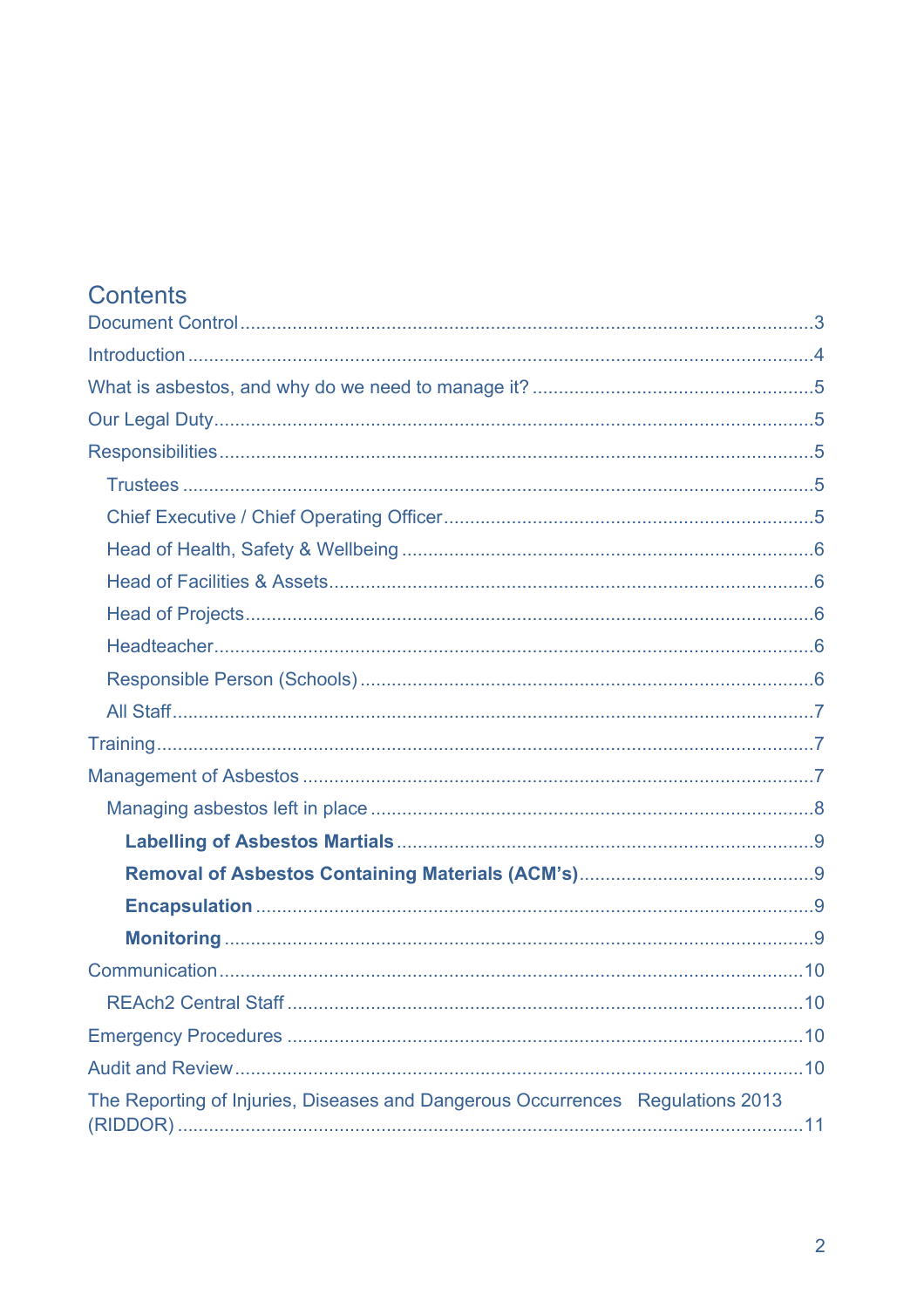### <span id="page-2-0"></span>**Document Control**

| <b>Reference Number</b>                                                                                                                                                         | <b>Version</b> | <b>Status</b>                                                                                                                                      | <b>Author(s)</b>                                    |              |  |
|---------------------------------------------------------------------------------------------------------------------------------------------------------------------------------|----------------|----------------------------------------------------------------------------------------------------------------------------------------------------|-----------------------------------------------------|--------------|--|
| RD013                                                                                                                                                                           | 1.2            | Published                                                                                                                                          | Nic Carstens<br>Head of Health, Safety & Wellbeing  |              |  |
| <b>Amendments</b>                                                                                                                                                               |                |                                                                                                                                                    | <b>Date</b>                                         | By whom      |  |
| Policy reviewed; Updated and removed original release timescales,<br>review of roles and responsibilities, no material changes made.                                            |                |                                                                                                                                                    | 01/03/2021                                          | Nic Carstens |  |
|                                                                                                                                                                                 |                |                                                                                                                                                    |                                                     |              |  |
| <b>Intended Recipients</b>                                                                                                                                                      |                | <b>Group/Persons Consulted:</b>                                                                                                                    |                                                     |              |  |
| All REAch2 Staff                                                                                                                                                                | $\bullet$      | <b>Estates</b><br><b>Trustees</b><br><b>Exec Group</b>                                                                                             |                                                     |              |  |
| <b>Monitoring Arrangements and</b><br>$\bullet$<br><b>Indicators:</b><br>Incident monitoring<br>$\bullet$<br>Contractor performance outputs<br>Training compliance<br>$\bullet$ |                |                                                                                                                                                    | Estates compliance audits to be undertaken annually |              |  |
| <b>Training/Resource Implications:</b>                                                                                                                                          |                | All relevant staff must ensure they have undertaken suitable asbestos<br>training, including all designated Responsible Persons under this policy. |                                                     |              |  |
| <b>REAch2 Touchstone</b>                                                                                                                                                        |                | KPI 4: Wellbeing of staff and children is effectively supported                                                                                    |                                                     |              |  |
| <b>REAch2 KPI</b>                                                                                                                                                               | N/A            |                                                                                                                                                    |                                                     |              |  |
| <b>REAch2 Strategy</b>                                                                                                                                                          |                | N/A                                                                                                                                                |                                                     |              |  |
| <b>Approving Body</b>                                                                                                                                                           |                | Risk & Audit Committee                                                                                                                             |                                                     |              |  |
| <b>Date Approved</b>                                                                                                                                                            |                | March 2021                                                                                                                                         |                                                     |              |  |
| <b>Review Date</b>                                                                                                                                                              |                | March 2023                                                                                                                                         |                                                     |              |  |
| <b>Policy Location</b>                                                                                                                                                          | <b>REAchIn</b> |                                                                                                                                                    |                                                     |              |  |
| <b>Summary</b>                                                                                                                                                                  |                |                                                                                                                                                    |                                                     |              |  |

<span id="page-2-1"></span>To ensure we suitable manage asbestos this policy will set out the company wide controls and action to be observed and adhered to by al staff and contractors. All staff have their role to play in effectively managing asbestos, and all are to encourage to take action where needed to ensure this policy is observed. All pre- 2000 built schools must ensure a Responsible Person is designated and trained, and that all registers, Management Plans and log books are up to date and pro-actively managed.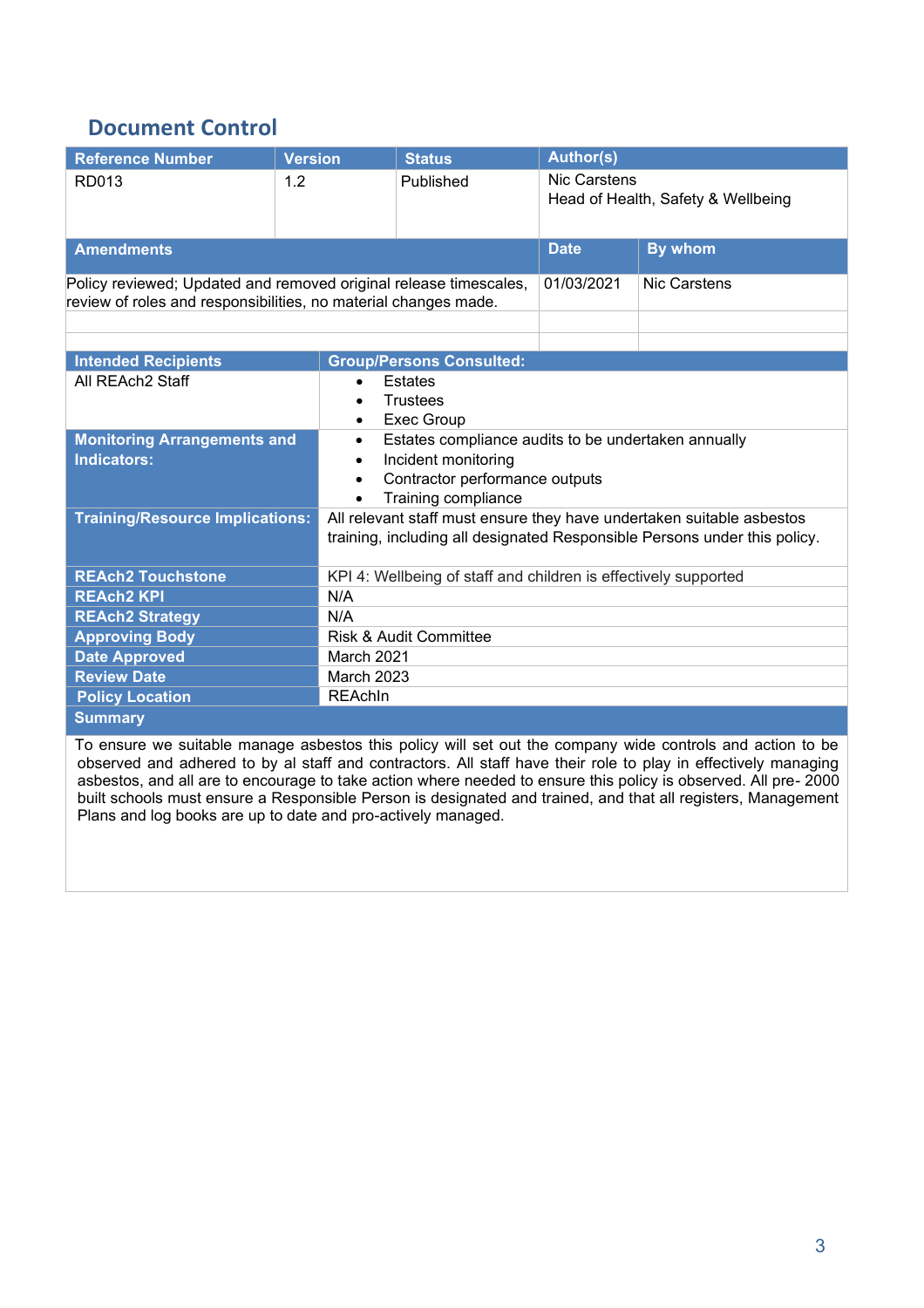### **Introduction**

As an employer, REAch2 Academy Trust has the overall responsibility for the health, safety and welfare of all staff and pupils within its academies. We recognise the serious health risks presented by failing to manage asbestos material, and will ensure that appropriate resource and attention is given t this serious subject.

This policy set out our commitment to managing asbestos material in our school, many of which are older buildings that are known to contain asbestos materials.

Although overall accountability for health and safety lies with REAch2 Academy Trust, there may be day to day operational activities that are delegated to individual academy sites. For sites that we identify as pre 2000 builds a named Responsible Person will be identified, who will work closely with our estates team to ensure the requirements of this policy are met.

We all have our part to play in managing asbestos and must all champion safety at every opportunity.

& Bemot

Sir Steve Lancashire Chief Executive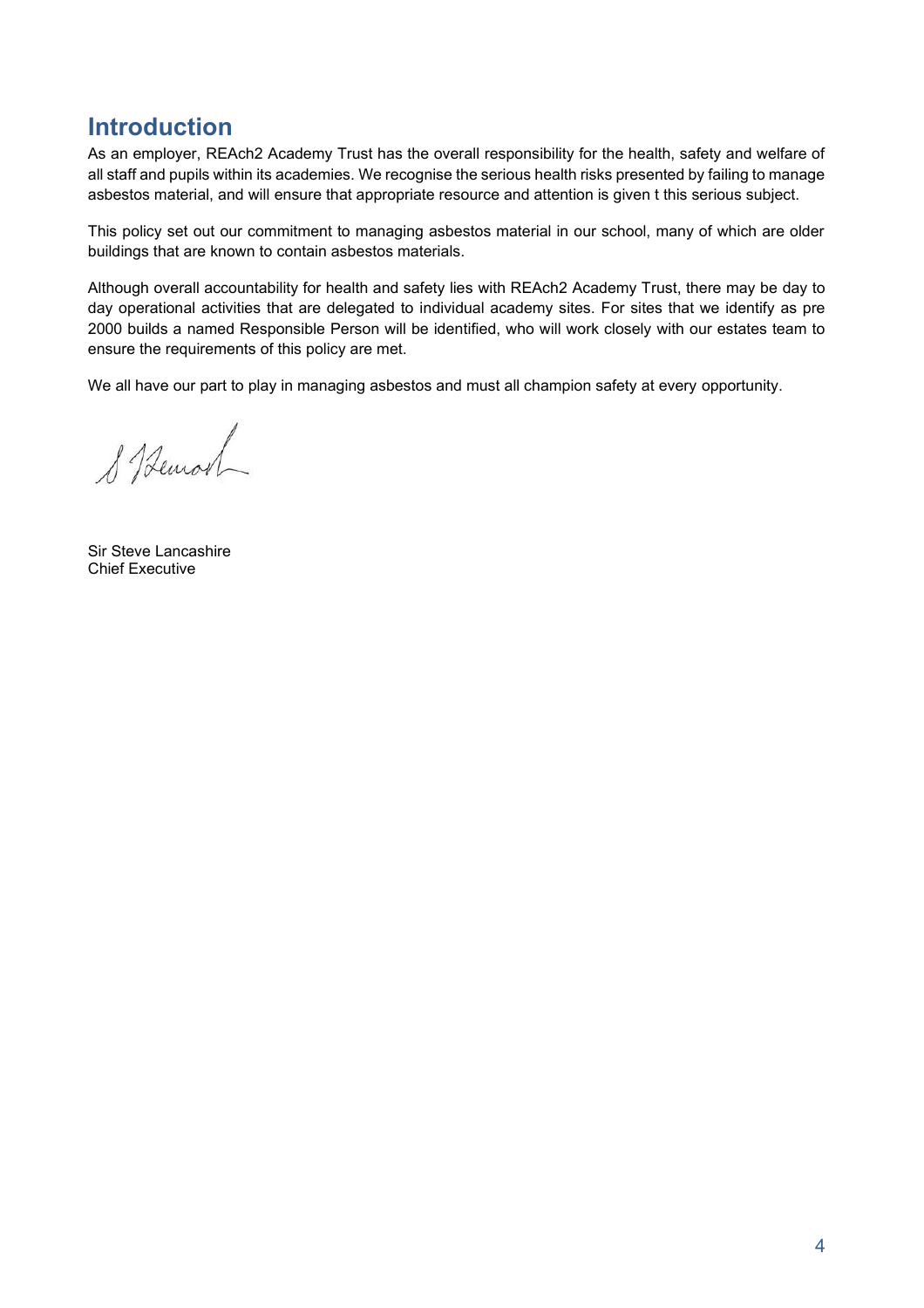## <span id="page-4-0"></span>**What is asbestos, and why do we need to manage it?**

Asbestos is a term used for various forms of naturally occurring fibrous silicate minerals, which were extensively imported and added to building materials used in the UK from the 1950's up until its ban in 1999. Any building built before 2000 has the potential to contain asbestos.

When asbestos fibres are inhaled, they can cause serious diseases and the increased risk of lung cancer for asbestos workers who smoke. A key part of this policy, and the schools associated management plans, is to ensure that works are managed as to prevent any exposure to our staff and building occupants.

Due to the archetype of many system-built schools, we must always take a cautious and pro-active approach to the management of asbestos, and should always assume a product to contain asbestos until we have had assurances that it is safe to disturb.

All asbestos containing materials (ACM's) should be controlled regardless of type. ACM's can be found in under floor services, floor, ceiling tiles, pipe covering, textured coated ceiling, heat deflection materials and in many other forms.

# <span id="page-4-1"></span>**Our Legal Duty**

To ensure that risks from asbestos in places of work are managed, the Control of Asbestos Regulations 2012 places responsibility on those duty holders for the maintenance or repair of work premises. For the purpose of this policy, REAch2 Academy Trust are the duty holder, and will work with schools to ensure that key tasks are appropriately delegated.

The Control of Asbestos Regulations 2012 requires the person who has the duty (i.e. the 'Duty Holder') to:

- take reasonable steps to discover if there are materials containing asbestos in non-domestic premises and if so, to determine its amount, where it is and what condition it is in
- presume materials contain asbestos unless there is strong evidence that they do not
- make, and keep up-to-date, a record of the location and condition of the asbestos- containing materials - or materials which are presumed to contain asbestos
- assess the risk of anyone being exposed to fibres from the materials identified
- prepare a plan that sets out in detail how the risks from these materials will be managed
- take the necessary steps to put the plan into action
- periodically review and monitor the plan and the arrangements to act on it so that the plan remains relevant and up-to-date
- provide information on the location and condition of the materials to anyone who is liable to work on or disturb them

### <span id="page-4-2"></span>**Responsibilities**

### <span id="page-4-3"></span>**Trustees**

Trustees are to champion good asbestos management across REAch2 and support the aspirations of this policy. As key stakeholders, they are to be informed and furnished with overall asbestos management information, including where incidents have occurred and corrective actions taken.

### <span id="page-4-4"></span>Chief Executive / Chief Operating Officer

The Chief Executive shall:

- Champion safety and asbestos management to all REAch2 staff, ensuring that appropriate time is provided to safety critical matters at relevant Trustee Board meetings.
- Provide such resource as is required to effectively manage the risk of asbestos
- Ensure that Trustees are provided with appropriate information on the management of asbestos across REAch2 schools, including any action arising from asbestos incidents.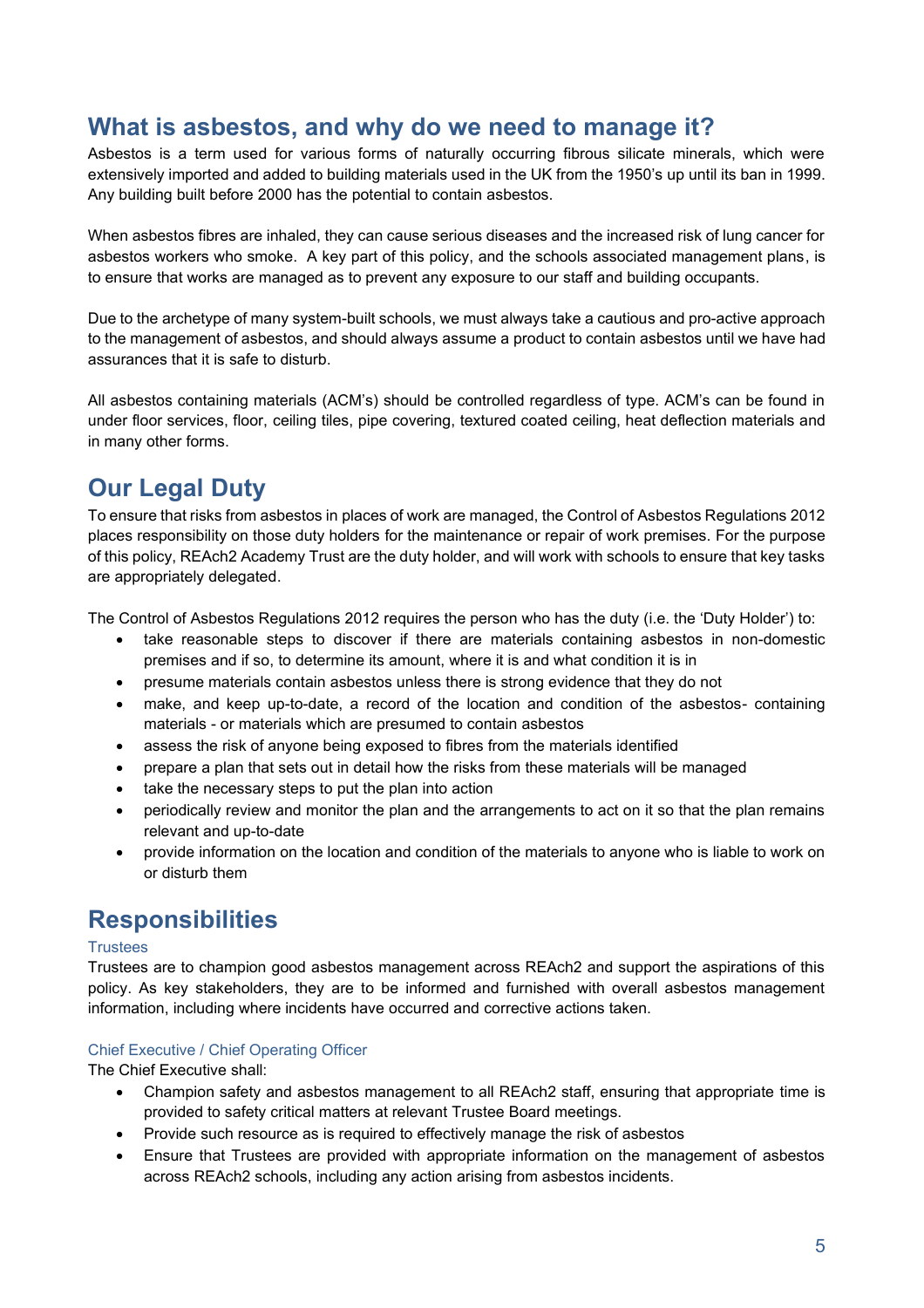### <span id="page-5-0"></span>Head of Health, Safety & Wellbeing

The Head of Health & Safety will:

- Provide competent guidance to REAch2 Academy Trust on its statutory obligations to manage asbestos materials
- Provide oversight and ownership of the Asbestos Management Policy
- Provide advice and guidance on actions to be taken in the event of any suspected release of asbestos materials
- Provide guidance on the investigation of any serious asbestos release instances, including the liaising with any enforcement officers

### <span id="page-5-1"></span>Head of Facilities & Assets

The Head of Facilities & Assets shall:

- Ensure that all schools built pre-2000 have completed a site specific Asbestos Management Plan
- Maintain and oversee a planned program of work to address any identified asbestos works in schools, reporting to the Chief Operating Officer
- Ensure that suitable contractors are vetted and selected for planned works to REAch2 Academy Trust schools
- Maintain an asset and compliance management system to ensure that asbestos survey details, works and removals are appropriately logged and managed
- Report to the Head of Health, Safety and Wellbeing any incident that had the potential to release asbestos materials
- Ensure that appropriate audits are undertaken to assess the validity of asbestos management data
- Ensure that schools ae provided with appropriate support resource via the Senior Architectural Technologist and Regional Building Surveyors

### <span id="page-5-2"></span>Head of Projects

The Head of Projects shall:

- Ensure that all project work is conducted with due regard for the risk of asbestos disturbance.
- Arrange, where necessary, the completion of any refurbishment and demolition survey to be undertaken and ensure that all asbestos works are undertaken by a competent UKATA accredited contractor.
- Report immediately to the Head of Facilities and Asset and Head of Health, Safety & Wellbeing any incident or shortcoming in asbestos management.
- Ensure that all appointed contractors, where acting on behalf of REAch2 are competent and made aware of the asbestos survey.
- Remove / suspend any works that, where not sufficiently managed, present a risk of asbestos disturbance.

### <span id="page-5-3"></span>Headteacher

The Headteacher will:

- Ensure that the duties outlined in the Policy are observed and communicated to relevant school staff
- Ensure that the school has a named Responsible Person, ensuring that they have sufficient time for the undertaking of training and the fulfilment of their duties. *Note this does not apply to schools constructed post 2000.*
- Report any building fabric damage immediately to the REAch2 Estates Team
- Ensure that all buildings built pre 2000 have an appropriate Asbestos Management Plan completed (using a REAch2 supplied template)

<span id="page-5-4"></span>Responsible Person (Schools)

The Responsible Person shall: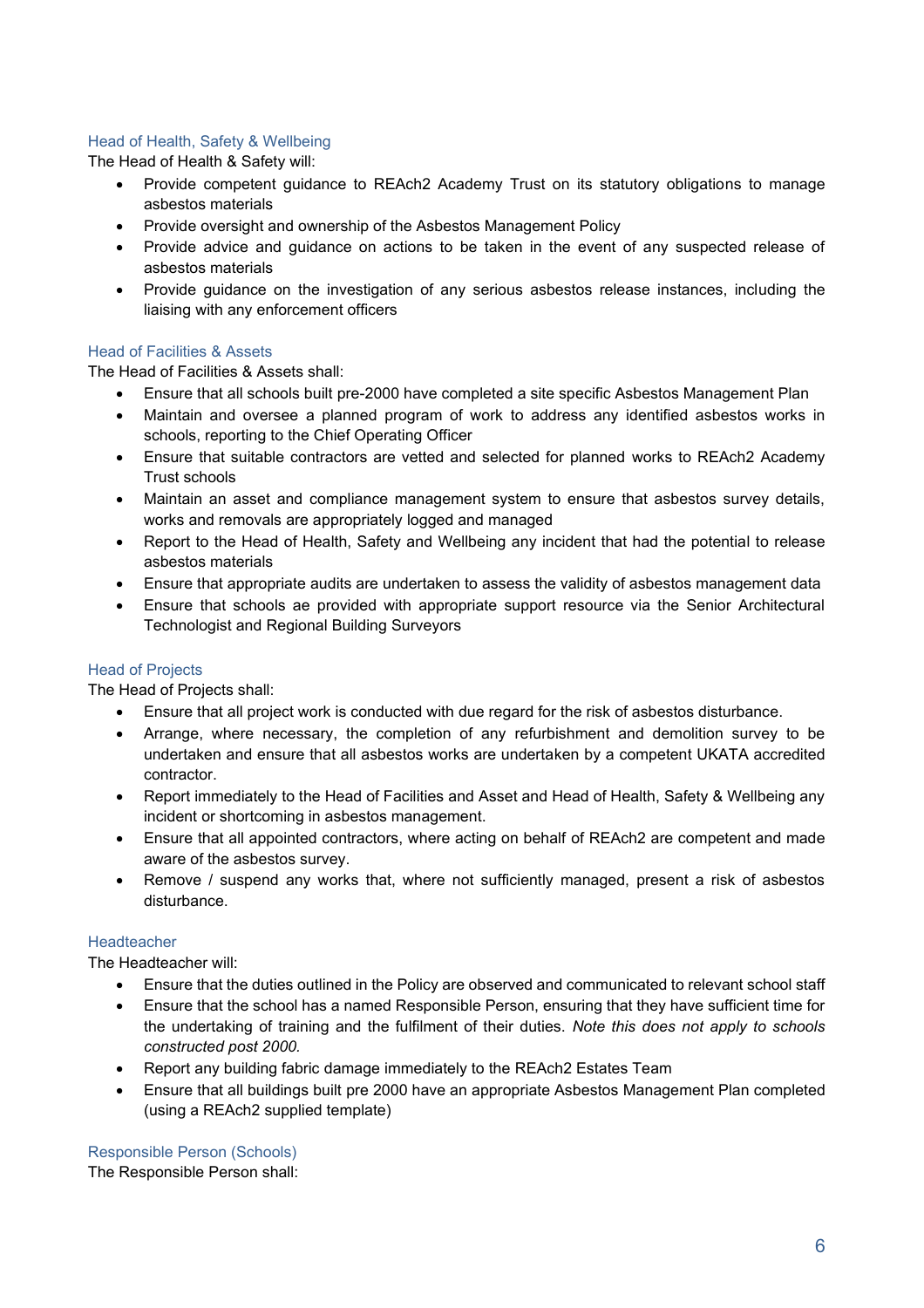- Ensure that a site specific Asbestos Management Plan is prepared for any school built pre 2000
- Ensure that the Management Plan is effectively communicated to all school staff
- Monitor all contractor works at the school, ensuring that all contractors likely to be undertaking intrusive works view the asbestos register and sign the asbestos log book
- Provide a key point of contact for the Head of Health, Safety and Wellbeing and Estates Manager for matters related to asbestos management
- Provide onsite support for the investigation of asbestos related incidents
- Attend such training, as deemed necessary, for the fulfilment of their duties
- Report any incidents immediately to the Estates Team

### <span id="page-6-0"></span>All Staff

All staff must:

- Ensure they attend any health and safety course, including undertaking basic online asbestos awareness training or face to face asbestos awareness training, regardless of the building they work in
- Immediately report any defect or damage to the building that may have the potential to release asbestos debris or otherwise present a safety risk
- Follow any guidance and instruction provided by REAch2 Academy Trust
- Never interfere or disable any safety precaution provided to safeguard occupants i.e. guarding, safety signage or workplace instruction
- Report immediately any contractor, staff member or visitor working in a way that may put others at risk or present a risk of damaging asbestos materials
- Champion safety at every opportunity, and make it their responsibility to educate others to create a safe place of work

# <span id="page-6-1"></span>**Training**

REAch2 Academy Trust will ensure that a robust training plan is managed for all staff that may either come into contact with or work near asbestos.

| <b>Training</b>           | <b>Target Audience</b>               | <b>Validity</b> | <b>Delivery</b> |
|---------------------------|--------------------------------------|-----------------|-----------------|
| <b>Asbestos Awareness</b> | • All school and Central Team staff  | 3 year          | Online          |
| Management of             | • Premises managers                  | 3 Years         | Online          |
| Asbestos in Schools       | • Responsible Person (school)        |                 |                 |
|                           | • Regional Building Surveyors        |                 |                 |
|                           | • Head of Projects                   |                 |                 |
|                           | • Head of Facilities and Asset       |                 |                 |
| BOHS P405 or              | • Head of Health, Safety & Wellbeing | 5 years         | External        |
| equivalent                |                                      |                 | provider        |

### <span id="page-6-2"></span>**Management of Asbestos**

- All academies, that were built before 2000, **must** have a current Management Survey (which complies with up to date asbestos regulations)
- For academies built between 2000 and 2010, a design statement to confirm that asbestos was not used in the construction is sufficient. This includes items transferred from old buildings such as plant and equipment that may contain asbestos.
- If the academy is planning either a demolition or refurbishment, then a Demolition and Refurbishment survey must be carried out before work commences.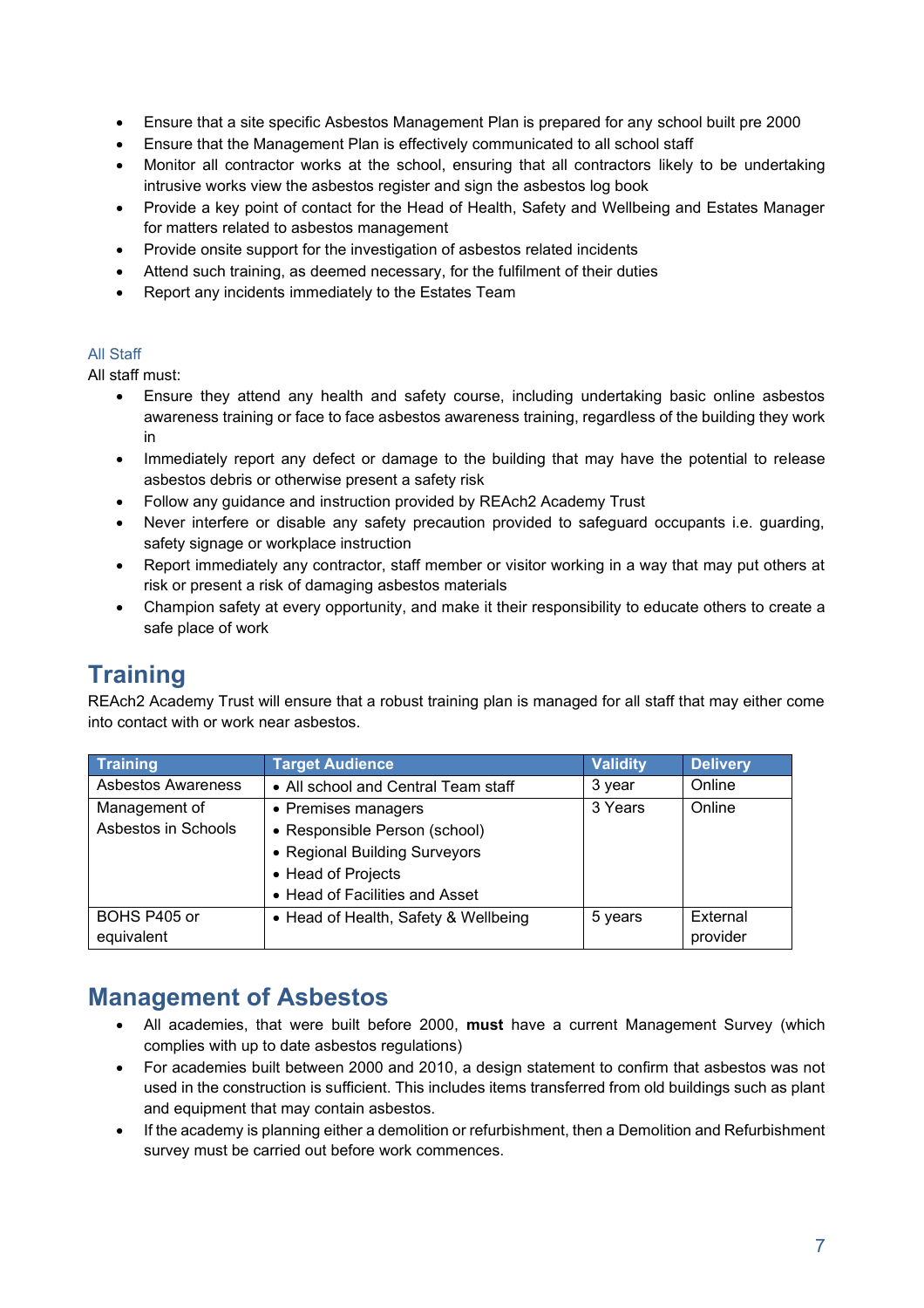- The above surveys must be carried out by REAch2 approved licensed contractors with relevant UKAS Accreditation.
- The survey must include locations of any potential ACM's e.g., storerooms, yards, outbuildings, under floor services, pipes, ceiling voids, corridors etc.
- Each Academy must prepare an Asbestos Management Plan using the provided template document
- A **register** of location(s) of any ACM's must be recorded and include:
	- o Date of inspection
	- o Date of next review
	- o Should be supported by a marked floor plan and photographs
	- o Type of asbestos
	- o What products it is contained in
	- o The condition
	- o Any remedial actions required

The environment around the ACM's is a significant risk factor. ACM's can deteriorate due to age, fire, flood, wear and tear, damage, therefore the register should be reviewed every 12 months by a Licensed Contractor with UKAS Accreditation, unless otherwise stipulated in the Management Survey report or School Asbestos Management Plan.

A copy of the register must be provided to **any person** who will be planning to undertake any intrusive building related works or any groundwork's which may either be near to or have the potential to disturb asbestos material. A log book template is provided for all schools to use and will be checked by the Regional Building Surveyor at planned site visits.

It should always be assumed that there may be asbestos material present when undertaking any work which may disturb the fabric and structure of the building, even if/where it has not been identified and included on the register.

Summary:

- An **assessment** of potential risk from the ACM's must be completed by a Licensed Contractor who is UKAS Accredited
- Consideration should be given to the condition of the asbestos materials, whether they are likely to be disturbed and what action is necessary to manage the risks
- From the outcome of the assessment, prioritise and rationalise an Asbestos Management Action Plan
- It must be ensured that all contractors sign the asbestos log book where any intrusive works are to be undertaken.

#### <span id="page-7-0"></span>Managing asbestos left in place

If the material is in good condition, well protected either by its position or physical protection e.g., encapsulated, reducing the likelihood of damage, and is unlikely to be worked on regularly or otherwise disturbed, it is usually safer to leave it in place and manage it.

The below guidance must be observed if any asbestos material is to be left in situ, removed, labelled or encapsulated.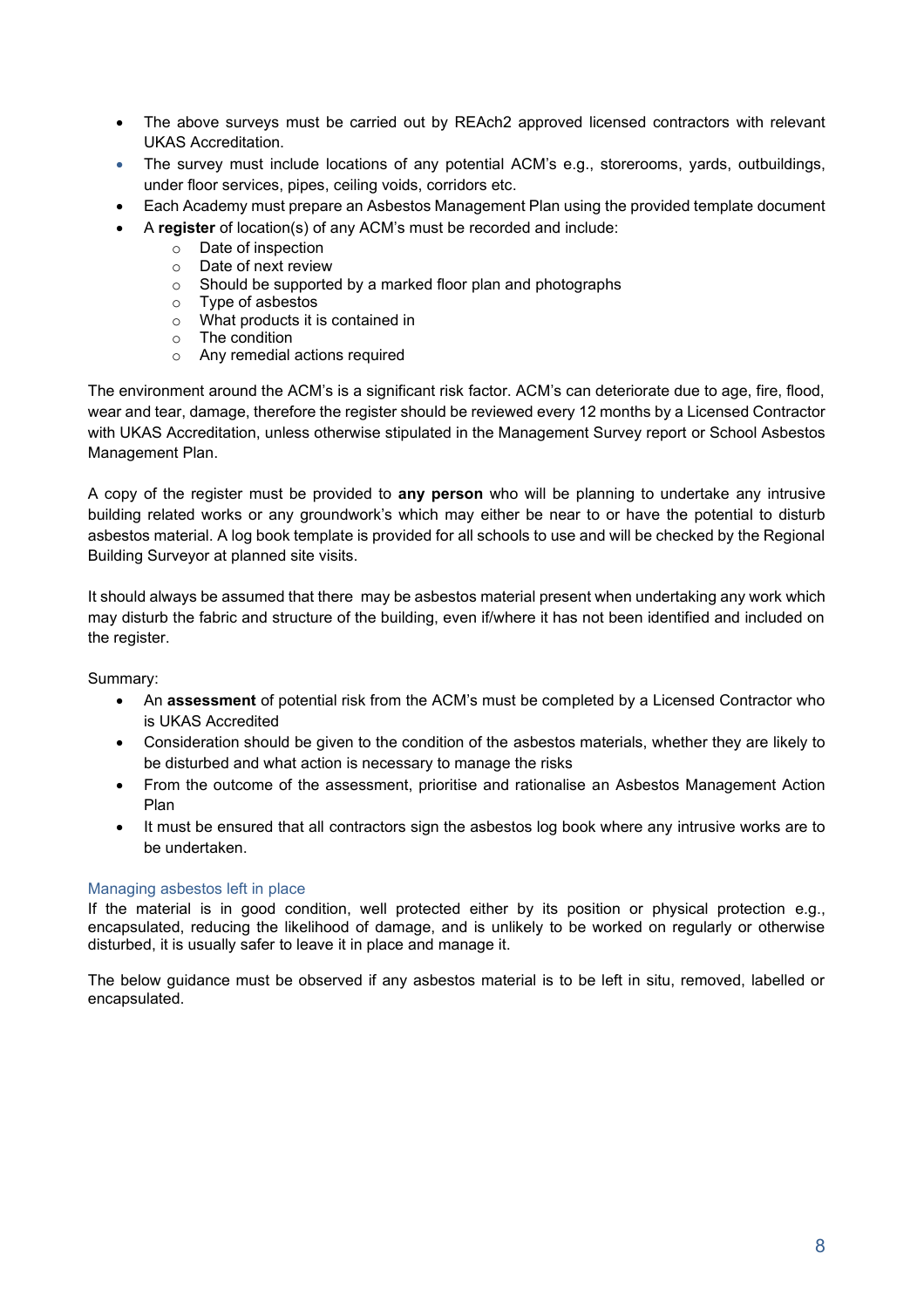### <span id="page-8-0"></span>**Labelling of Asbestos Martials**



ACM's can be identified easily by the use of a sticker, placed on the location in a prominent position. The use of stickers must be carefully considered, they can become dislodged, moved and assumptions can be made over the limited extent of their use. The use or placement of stickers in communal areas, where they may cause unnecessary alarm is to ideally be avoided.

Where used, asbestos warning labels must contain the survey reference number and form part of the annual inspection program. Stickers must be affixed to clean, dry surfaces and placed in a prominent position.

Stickers are not an alternative to the review and signing of the log book, but as a second line of defence only.

### <span id="page-8-1"></span>**Removal of Asbestos Containing Materials (ACM's)**

The removal of any asbestos material introduces a risk, as it will be disturbed as part of its removal. Schools must ensure that prior to undertaking any removal works that they notify the Estates Team, and instruct a REAch2 approved contractor for any planned works.

On completion of an assessment of potential risk, if it is necessary to remove the ACM's, REAch2 Estates must be informed immediately: 01283 881117.

Any contractor used for the removal of ACM's must have a current HSE Licence. The Estates Team will undertake relevant due diligence of all approved contractors to ensure that all relevant RAMS and clearances are in place.

For removal works, requiring a 4 stage clearance certificate, REAch2 will instruct an independent analytical company, to ensure there is sufficient critical review of any works undertaken. All clearance certificates will be provided to the school in addition to being held on the central database. Under no circumstance can the removal and analytical company be the same, nor have any shared interest.

On removal, it must be ensured that the asbestos register is updated and relevant staff informed.

### <span id="page-8-2"></span>**Encapsulation**

The process to encapsulate must be based on the fact that removal is not viable. Where encapsulation is to be undertaken, it must be ensured that the asbestos register is updated to reflect this, detailing the type of encapsulation used and monitoring requirements. Encapsulation works must be undertaken by a competent person. For low risk tasks, such as small areas of painting and boarding, it may be possible for the school to undertake such activities, however consent to do so must be provided by the Estates Team. This guidance will only apply to non-licenced work.

### <span id="page-8-3"></span>**Monitoring**

Where stipulated in the Management Survey report, monitoring is to be undertaken on known asbestos materials. Monitoring is undertaken to ensure that:

- Its condition is checked to identify any deterioration in its condition
- The room has not had changes in risk profile, such as a low use store becoming a workshop
- To identify changes in the environment, such as damage to the building fabric
- To identify damage to the asbestos material

Monitoring will generally involve the checking of the asbestos register, usually the associated photograph, against the actual conditions on the day. **Any changes or issues that may affect the original risk score must be notified to the Estates Team immediately (estates@reach2.org).**

All persons undertaking condition monitoring must have reviewed Asbestos Awareness training and be provided suitable time to undertake their duties.

All monitoring must be recorded in the on-site asbestos logbook and made available on request to REAch2 staff for inspection.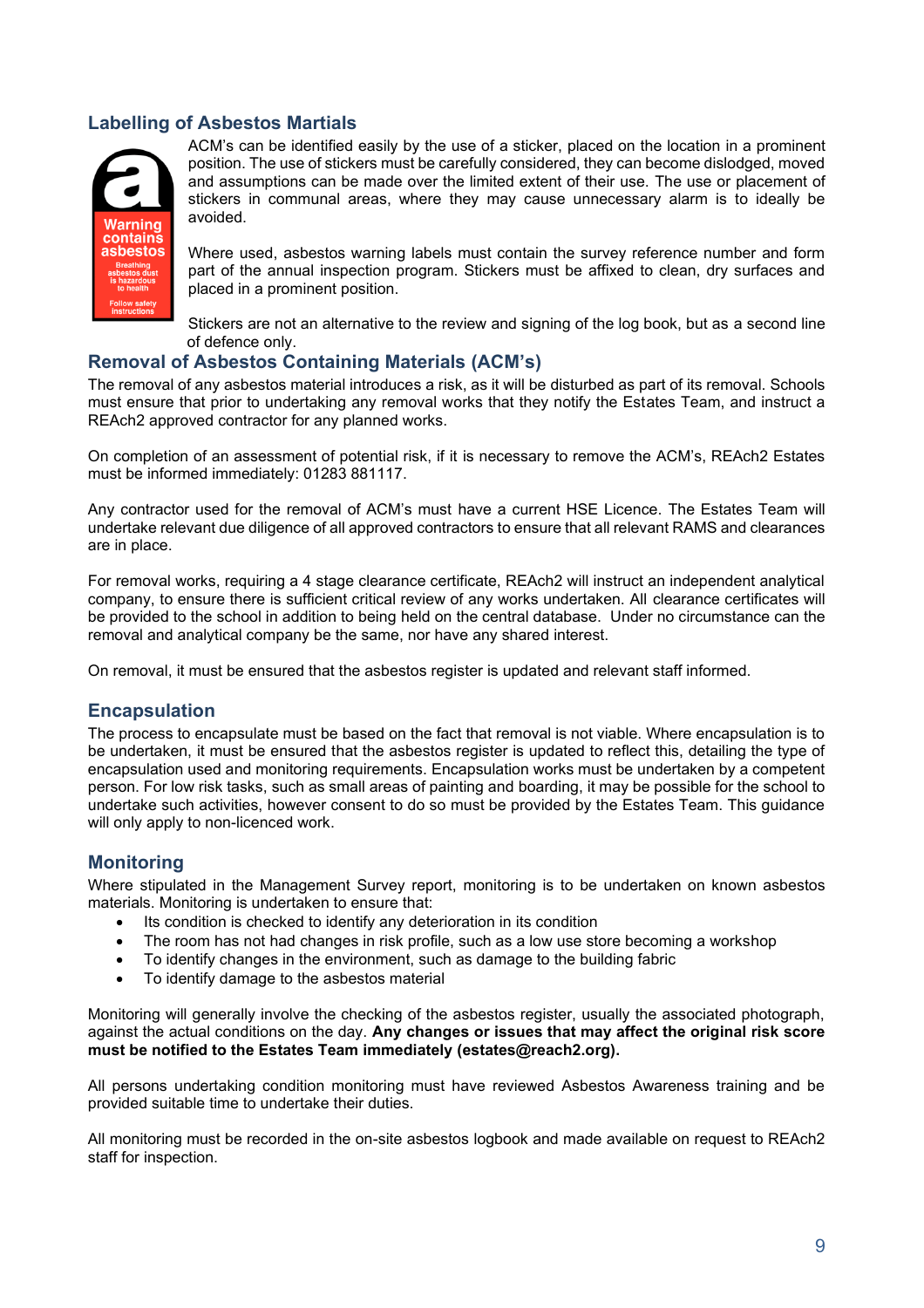Schools must ensure that their Parago asbestos compliance entries are up to date and must flag to Estates concerns over data entry or Parago log entries.

### <span id="page-9-0"></span>**Communication**

### <span id="page-9-1"></span>REAch2 Central Staff

All staff will receive basic online asbestos awareness training, to be repeated at three year intervals or following any incident. Asbestos management will be communicated via the Estates Committee, including the overall performance of the remedial works program.

### REAch2 Schools

All schools will ensure that where the school is of pre 2000 construction, that all staff have been briefed in the content of the site specific Asbestos Management Plan and the key risk associated with asbestos. All schools are to ensure that a signed register is maintained, either via a standalone asbestos briefing or as part of staff induction, to confirm staff have received all relevant information. Where required, support can be provided by the REAch2 Estates Team and Regional Directors.

As a minimum, school staff should be informed of:

- The name of the site Responsible Person
- The content of the Asbestos Management Plan
- The location of asbestos
- Any controls to be observed (i.e. no affixing to listed surfaces)
- Actions to be taken if they see damage or suspect release

### <span id="page-9-2"></span>**Emergency Procedures**

All schools must ensure that a detailed emergency response plan is contained within the site specific Asbestos Management Plan, however as a minimum all staff are to observe the below actions.

#### **If you discover material that you believe may contain asbestos:**

- 1. Stop any work in the area immediately
- 2. Clear the area of people who may be there
- 3. Stop others from entering by either locking or appropriate signage
- 4. Call the Estates Team immediately
- 5. Samples will be taken to determine if asbestos is present

### **If you believe you have disturbed asbestos:**

- 1. Stop work immediately
- 2. Try to prevent any further spread of asbestos without endangering yourself or others
- 3. Clear people from the affected area
- 4. Stop others from entering, either by locking off or securing the area
- 5. Close windows and aid handling units if possible to avoid further spread
- 6. Inform the Estates Team immediately and await further instruction
- 7. Do not try to clean area until a sample has been taken and instructed it is safe to do so

**Note:** If you believe that others may have been exposed, ensure you collect names of those effected, this may include staff, students and visitors.

### <span id="page-9-3"></span>**Audit and Review**

The Head of Health, Safety & Wellbeing will ensure that an audit program is maintained for all schools, ensuring that asbestos is included as a standard item. All schools will be provided an audit priority plan, which must be reviewed by the school on at least an annual basis. Routine checks will be conducted by the Regional Building Surveyor and Projects Team as part of any works.